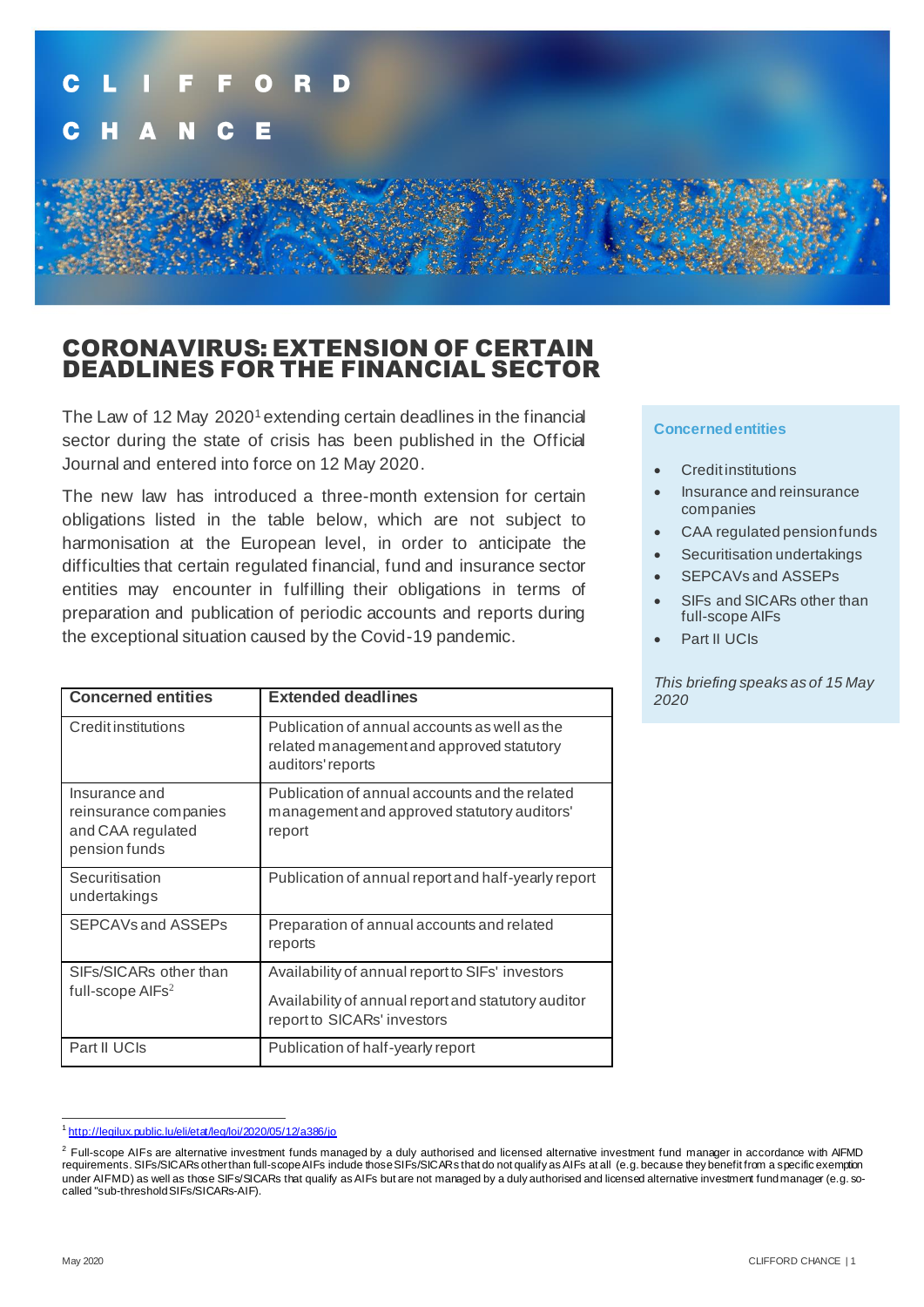The three-month extension provided for by the new law only applies to the relevant accounts, reports and other documents of the financial, fund and insurance sector regulated entities as mentioned in the table above, provided that (i) the deadline of the relevant preparation, publication or availability obligation has not expired prior to 18 March 2020 and that (ii) the period covered by these documents is closed by the end of the state of crisis.

As regards the annual, and the case being half-yearly, report publication obligations of Luxembourg regulated investment fund sector entities other than those mentioned in the table above (e.g. UCITS, SIFs/SICARs qualifying as full-scope AIFs and their relevant Luxembourg management companies or alternative investment fund managers), the CSSF has indicated in its Covid-19 FAQs that it will comply with ESMA Public Statement of 9 April 2020 as regards the deadlines applicable under the UCITS Directive and the AIFMD for the publication of the annual and half-yearly reports of UCITS and AIFs. For further details in this respect, please see the relevant sub-section of our [briefing on the CSSF responses to the Coronavirus pandemic](https://www.cliffordchance.com/briefings/2020/04/luxembourg-financial-sector-regulator-responds-to-the-coronaviru.html) that is dedicated to the extension of regulatory deadlines.

The new law has entered into force on 12 May 2020 and will have to be read, as applicable, together with the law of 22 May 2020 $3$  extending the deadlines for the approval, filing and publication of the annual accounts, consolidated accounts and related reports of Luxembourg companies. For further details in this respect, please see ou[r briefing on the law of 22 May 2020](https://www.cliffordchance.com/briefings/2020/03/covid-19--extension-of-deadline-for-the-filing-and-publication-o.html).

<sup>3</sup> <http://data.legilux.public.lu/file/eli-etat-leg-loi-2020-05-22-a467-jo-fr-pdf.pdf>